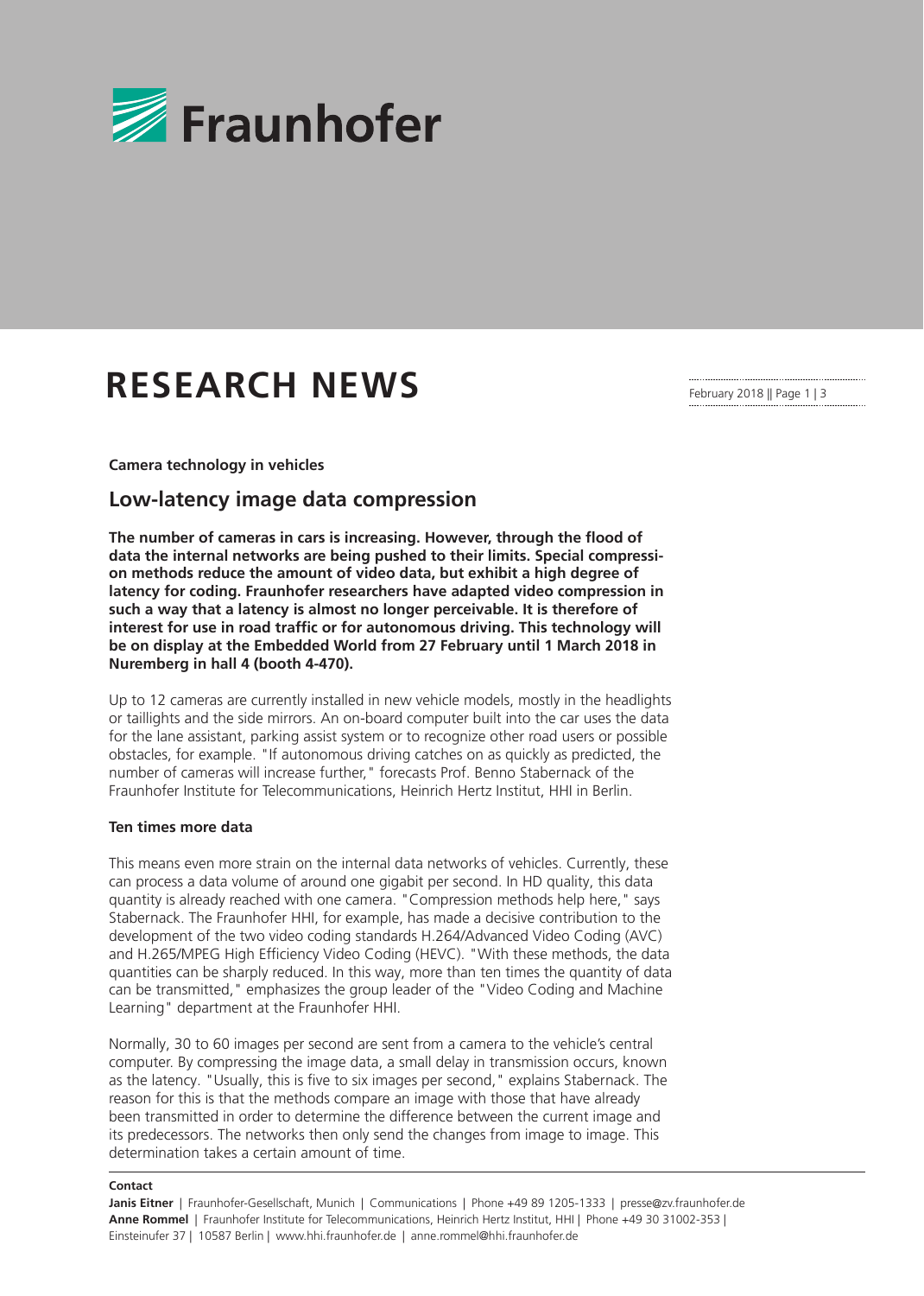

#### **Latency of less than one image per second**

"However, this loss of time can be of decisive importance in road traffic," says Stabernack. In order to avoid latency, the professor and his team only use special mechanisms of the H.264-coding method, whereby determining the differences in individual images no longer takes place between images, but within an image. This makes it a lowlatency method. "With our method the delay is now less than one image per second, almost real time. We can therefore now also use the H.264 method for cameras in vehicles," is how Stabernack describes the additional value. The technology was implemented in the form of a special chip. In the camera it compresses the image data, and in the on-board computer it decodes them.

#### **Higher image repetition frequency and resolution.**

The researchers in Berlin have had their method patented and sell their know-how to the industry in the form of a license. Customers are automotive suppliers, and the first vehicle models with the Fraunhofer technology are already on the market. "During development we combined our know-how from work on the video compression standards and our hardware expertise. The transmission of image data in real time is a precondition for the video compression of video data from car cameras becoming established. With it, the use of devices with a higher image repetition frequency and resolution would then be possible. For camera models which produce even more data and are therefore more precise and faster," is how Stabernack summarizes the significance of the technology.

In the next stage, the researchers also want to transfer their method to the HVEC standard and put their experience to good use in upcoming standardization formats. They are exhibiting their technology at the Embedded World from 27 February until 1 March 2018 in Nuremberg in hall 4 (booth 4-470).

**RESEARCH NEWS**  February 2018 || Page 2 | 3